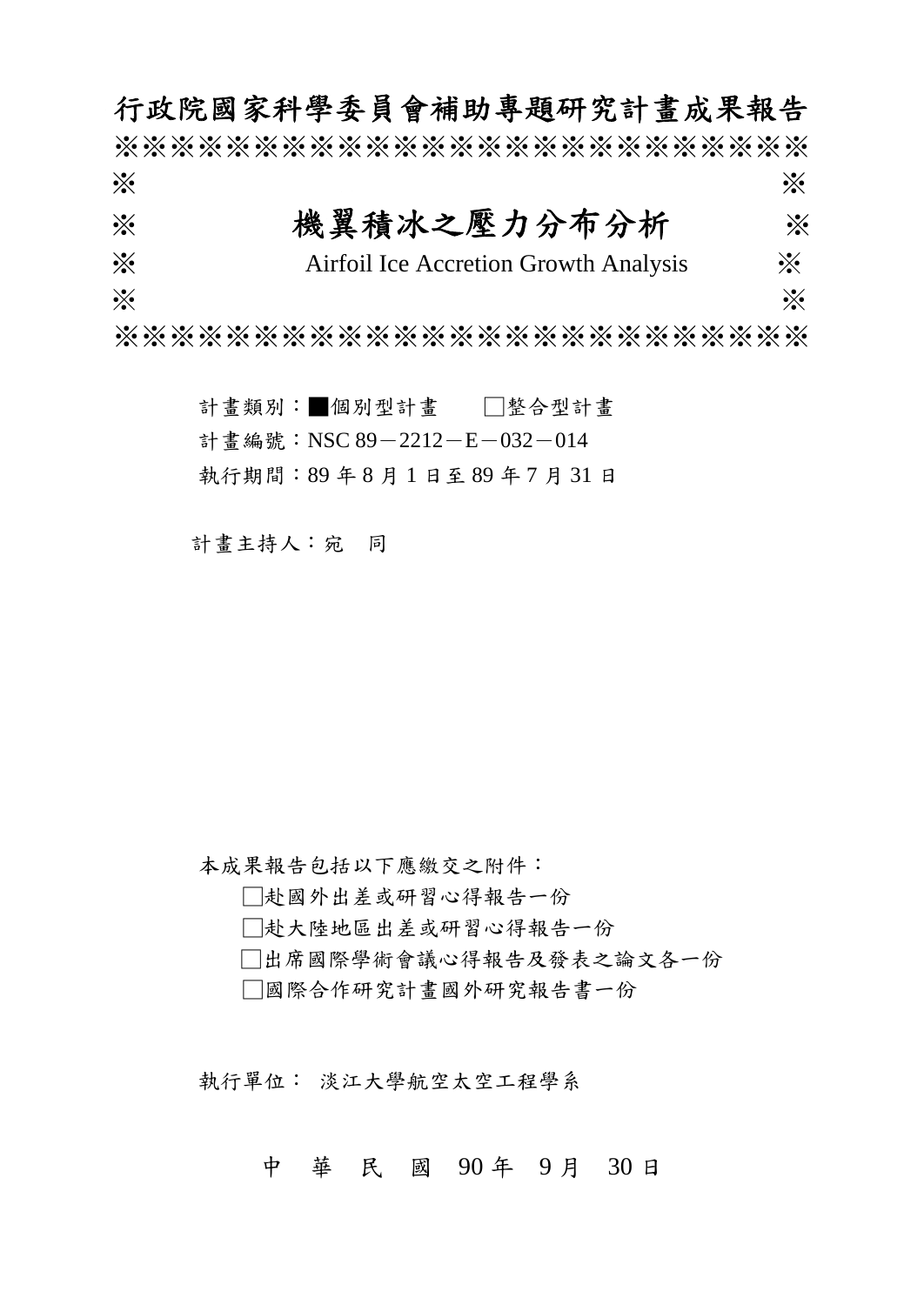# 行政院國家科學委員會專題研究計畫成果報告 機翼積冰之壓力分布分析

Airfoil Ice Accretion Growth Analysis 計書編號: NSC 89-2212-E-032-014 執行期限:89 年 8 月 1 日至 90 年 7 月 31 日 主持人:宛 同 淡江大學航空太空工程學系 計畫參與人員:陳世昌 黃皓汎 淡江大學航空太空工程學系

#### 一、中文摘要

對於飛機積冰的問題,吾人嘗試以計算 流體力學來解決,大致上可以分為三個步 驟,第一步是網格點之生成,之後是流場 解,最後是水滴軌跡方程式。

根據流場解結果,以線性分析求解控制 體積內流場之速度分佈狀況,而水滴軌跡 運動方程式是一時間與速度的函數,因此 可以預測若干時間後,水滴行進的方向與 位置,並以此判斷出水滴是否撞擊機翼, 俟積冰形成後,吾人再重新生成網格點、 流場解與積冰,如此疊代運算,直到吾人 所要求的時間為止。吾人之研究結果,積 冰之成長趨勢相當符合,但是在部分區 域,其積冰分佈與積冰厚度上有所誤差, 而提出了改善之方法。

關鍵詞:積冰、水滴運動軌跡方程式

### Abstract

The three causes lead to Airplane crash that include human, mechanism, and the weather. Ice accretion, the topic we want to discuss in this article, categorized into the weather. Broadly speaking, the reason of ice accretion was that temperature of air lower than freezing point, and droplet exist in supercooled water. When droplet impact on airfoil, it accretes.

Bowyer's unstructured grids scheme is useful to generated grids. It will generate grids automatically only by some inner or outer boundary points. It′s easier to add or eliminate specific grid, and thus more suitable for complex geometry, just like ice accretion shapes.

The numerical scheme employed is the

typical Roe′s scheme on Euler equations, and the 4<sup>th</sup> order Runge-Kutta time stepping method is also used to accelerate the convergence rate.

Droplet motion equation and tell droplet if impact the airfoil or not, based on the results of solver. Apply ice accretion analysis, the ice accretion shape come out. After that, the grids regenerate, so do flowfield and ice accretion. It lasted repeatly until the time we set.

The ice accretion results show that the trend of ice accretion is correct, but ice accretion profile and ice accretion thickness is not as good as we expected. Several improvements have been presented.

## Keywords: Ice Accretion, Droplet Trajectory Equation.

## 二、緣由與目的

1980年代起,積冰問題開始受到世人 的注意,相關單位與機構也開始從事一連 串關於積冰之研究,美國航空太空總署 (NASA)於 1982 年完成了一系列的積冰實 驗,是為開端,並開啟了積冰的發展。除 了實驗,許多積冰理論及其數值方法不斷 產生,隨著時代的演進,這些數值方法也 不斷的修正與改進,以期能更符合真實狀 況。

Tran 等人[2]針對積冰現象作了許多 風洞測試,由結果得知一旦飛機產生積冰 現象,而飛機本身又不具有任何除冰裝置 的時候,就會降低飛機本身之空氣動力性 能,對飛機之飛行安全與飛行品質構成影 響。其積冰模擬主要由水滴軌跡方程式來 做計算,計算的程序是一連串疊代的過 程,由於流場的變化會改變積冰外形,同 樣的,積冰外形也會影響到流場。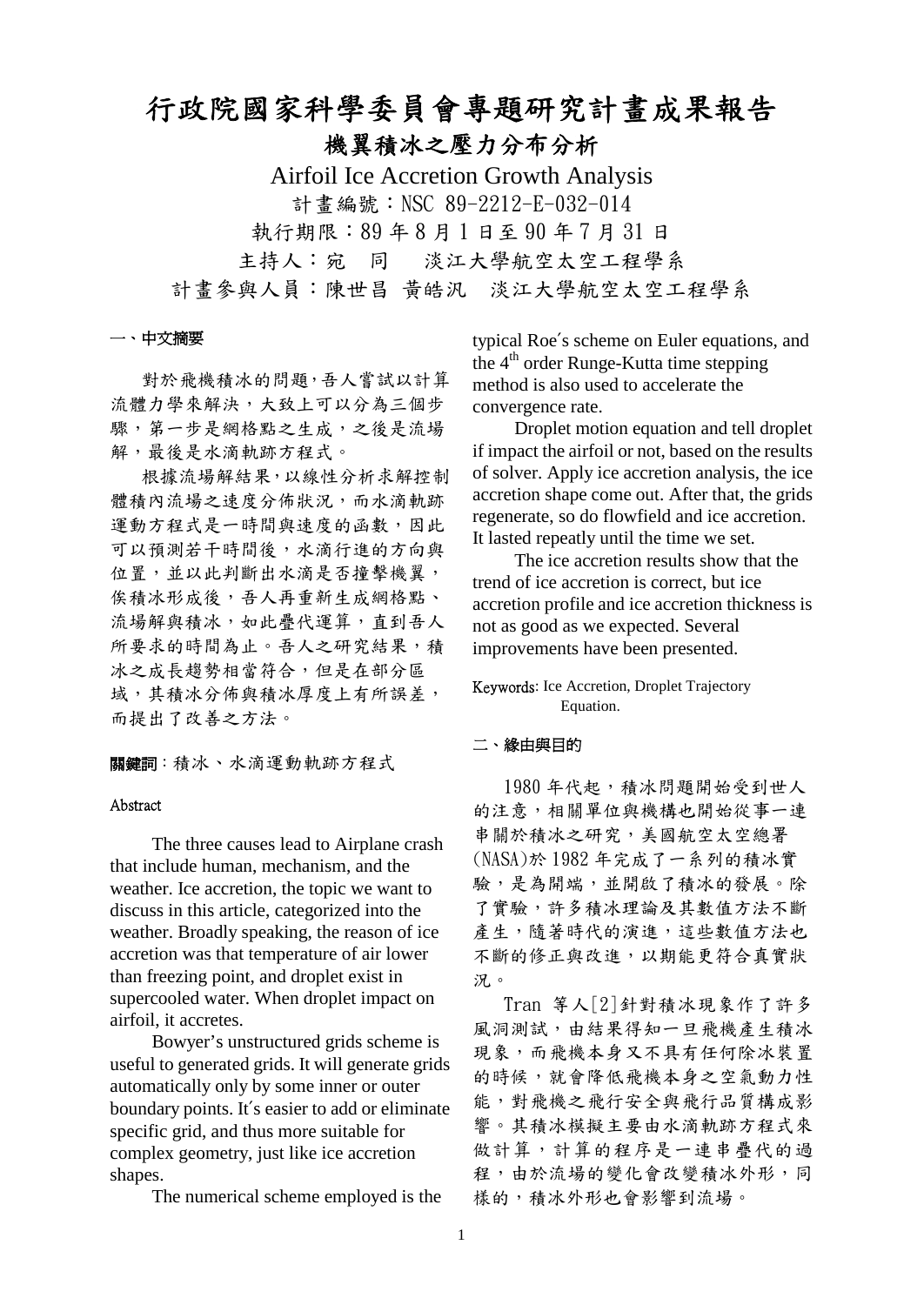Shin 等人[3], 根據 LEWICE 程式碼研 究積冰預測,其計算步驟分別為 1.計算流 場、2. 水滴軌跡方程式、3. 積冰預測, 並將其結果與實驗結果[4][5]作比較,結 果發現在 Rime Ice 方面與實驗結果相差不 大。而在阻力係數方面,Shin 發現隨著攻 角的增加,阻力係數也跟著變大,所以其 數值解與實驗解在趨勢上是一樣的。

Paraschivoiu<sup>[6]</sup>發展出" INTERICE" 程式碼來預測積冰,其計算步驟分別為 1. 無黏滯性小板法、2.水滴軌跡方程式、3. 能量守恆,這當中加入了黏滯性效應,並 將原本二度空間積冰預測衍生至三度空 間。

Hansman [7]以實驗的方式研究水滴的 大小對積冰之影響,他發現較大的水滴分 子(Droplet Size)與水含量(Liquid Water Content)將會加速積冰的形成。

而 Giuseppe 等人[8]也發展了一套預 測積冰外形的數值方法( 2 *<sup>I</sup>* CE),而此數值 法可以計算出單一機翼(Single Airfoil) 與多重機翼(Multielement Airfoil)之積 冰情形,因此更可以針對飛機的實際起降 狀況作分析與探討。

積冰對飛安之影響既如所述,因此,吾 人之研究希望能運用現有技術,包括 Bowyer's 網格點生成法,以 Euler 方程式 為控制方程式的流場解,預測積冰之成長 狀況與空氣動力係數之改變,並進一步探 討積冰的影響。

#### 三、結果與討論

在格點生成的部分,由於 CPU 的增進, 加快了格點生成的速度,因此對於網格點 生成的條件,我們可以更為精密,以加強 其均勻度, AR 值吾人由之前的 AR=1.5 改善 修正到 AR=1.3,由(圖 1)與(圖 2)可知 AR 的向下修正的確對格點的均勻度產生效 果,可以預期的是隨著格點的改善,在流 場解方面,同樣的也會有所助益。



圖 1 AR=1.5 NACA0012 網格點



圖 2 AR=1.3 NACA0012 網格點

經過了6.2分鐘之後,積冰完成,吾 人根據結果發現(圖 3)下半翼面之積冰面 積較上半翼面大,與攻角4度的情形相 符,同時機翼前緣積冰部分,在 X 方向之 最大厚度成長了 0.075 ,佔機翼總長 (Chord=2)之 3.75%,這樣的結果顯示,經 過相當時間之積冰,原有之翼形的確遭到 嚴重破壞與改變。



圖 4 1min、2min、3min、4min、5min、6.2min 積冰外形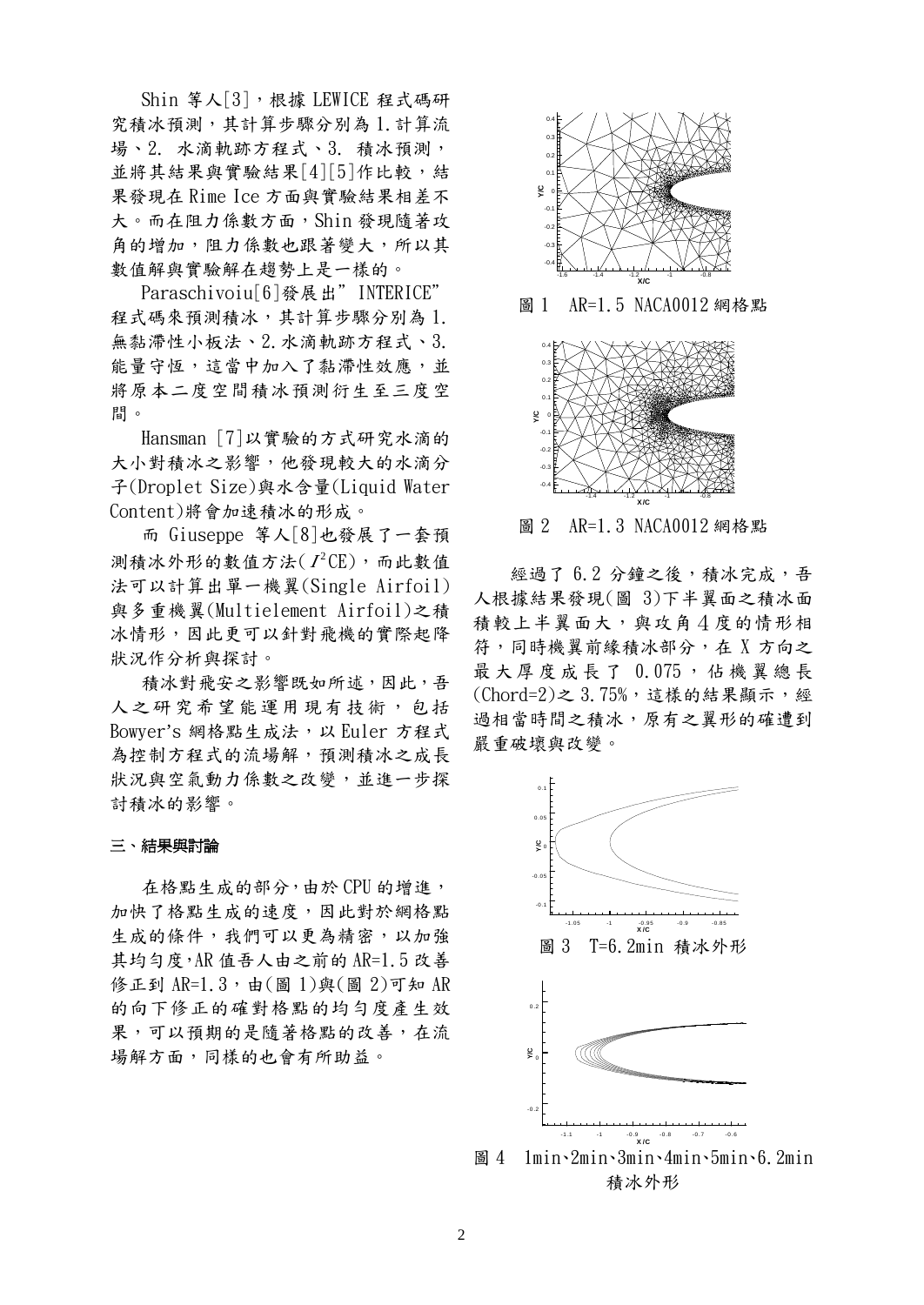吾人之研究結果顯示,雖然在積冰趨 勢上是符合的(圖 4),但是在厚度上與外形 上卻有不理想之處(圖 5、圖 6) [3][10]。

首先在厚度方面,Shin 與 Olsen 的研  $\hat{x}$ 顯示在  $Y/C$  大於  $0.03$  的區域,積冰成長 不多,因此積冰量較少,吾人之研究結果, 積冰量較其他二者多,積冰區域也較往後 延伸;而在 Y/C 介於-0.1 與 0.03 和 X/C 小於-1.0 的部分,是積冰成長較快的區 域,因此積冰較厚,此區域也是產生最大 厚度的地方,吾人與 Shin 之結果顯示,積 冰之最大厚度產生位置相當接近,但是積 冰最大厚度所跨越之區域,Shin 之範圍較 大,而 Olsen 之積冰之最大厚度產生位置 較遠且形狀尖銳,至於 Y/C 小於-0.1 與 X/C 大於-1.0 的部分,吾人之研究結果顯示, 部分區域與 Shin 之外形類似,與 Olsen 較 少交集處,而積冰之最後形成點與區域較 二者往後延伸。

造成以上結果之原因主要是本文中並 未將熱傳導效應與相變因素考慮,因此不 會發生融化之情形,積冰量的有增無減, 導致後半段積冰區域不斷擴大往後延伸; 對於過冷水滴而言,一旦擊中機翼,便將 其轉換成積冰點與積冰厚度,並無將是否 發生相變或能量轉換而產生融化之效應考 慮進來,因此與實際情況稍有不符。



圖5 6.2min NACA0012積冰外形[3][10]



圖 7 6.2min NACA0012 積冰修正後

#### 四、計劃成果自評

吾人從網格點生成、求解流場、到求 解水滴軌跡方程式、最後形成積冰,這樣 的步驟的確將可以觀察到流場的變化與積 冰的成長預測過程,其成長趨勢符合流場 條件,並發現因積冰不斷成長而導致翼形 改變,將影響飛機性能。關於流場解的部 分,目前以尤拉方程式為控制方程式,而 吾人並未考慮黏滯性項,因此於控制方程 式中加入黏滯性,將更符合實際的流場狀 況。

在積冰方面,吾人之結果顯示積冰外 形仍有加強的必要,提供下列幾點,是未 來可以努力的方向,首先在水滴軌跡方程 式中,如果以三項流來考量,將相變因素 與能量守恆定律加入,即考慮相變時發生 之能量轉換、熱傳導效應等,對於積冰融 化,因而減低積冰厚度,或積冰凝結再度 加厚,導致積冰狀況惡化等情形,將會更 符合實際的狀況,本文中並未考慮以上效 應,因此並不會發生融化情形,所以積冰